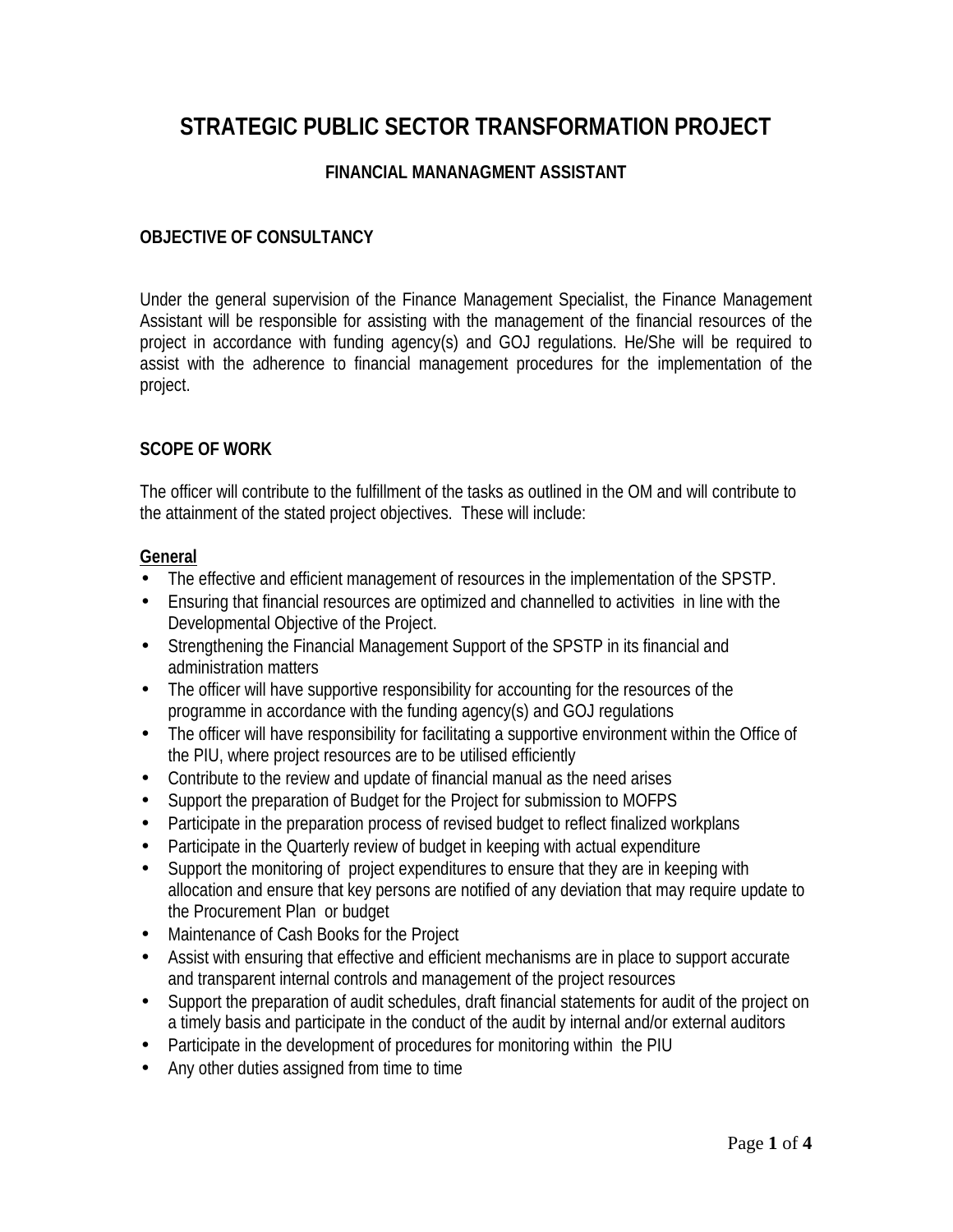## **Maintenance of Payment Records - General for both GoJ and Special Account Payments**

- Check to ensure that all payment request are covered in the approved workplan
- Liaison with procurement unit to obtain documentation to prepare payments (Purchase Orders & Contracts)
- Maintain an updated commitment schedule and Contract monitoring system
- Obtain banking details from suppliers of goods and services to facilitate payments (Template exist to be sent to suppliers contracted)
- Dispatch of Zero Rating communication to Suppliers
- File payment records on a timely basis

### **Financial Management and Accounting**

- Maintenance of Books of Accounts in accordance with funding agencies (IBRD, DFID and GoJ) regulations
- Process ACCPAC entries for Income, Expenses, including related journals
- Ensure that all source records are appropriately coded as per the Chart of Accounts
- Print ACCPAC batches for FMS check and approval prior to posting
- Ensuring that monthly Trial Balance amounts per accounts are in agreement with source documents
- Preparation of monthly cash flow projection and monthly warrant liquidation report
- Preparation of audit schedules on a monthly basis
- Liaise with Project stakeholders to ensure timely and accurate submission of information flow and reports to facilitate timely processing of payments
- Assist executing agencies with resolving implementation bottlenecks with regards to financial resources utilization and accounting
- Facilitate the safe custody of all financial information

# **Facilitation of the processing of GoJ Payments**

- Prepare commitment requisition with relevant supporting documentation. Follow through with the approval of the commitment requisition - DFX.
- Formally send Commitment Requisition to SPSTP Procurement section for Purchase Order processing to be facilitated (where applicable) by wider MoFP
- Ensure appropriate sign off of all invoices being processed in accordance with the FAA Act.
- Complete Commitment Requisition for Head of Project sign off
- Follow up to ensure payment is processed in a timely manner.
- Cotain FS6 and Account Activity Listing at the end of each month (both fixed assets and no capital goods)
- Code and Enter the transactions in the accounting software ACCPAC.
- Print batch for final checking by FMS prior to posting.

# **Preparation of Payment Request - For Special Account Payments (IBRD & DFID)**

- Prepare Withdrawal Applications to BoJ for each payment. Ensure that the supporting documentations are in order goods/services satisfactorily received/rendered, certification and authorization of payments
- Code Withdrawal Application Payments as per Initiation Forms and Chart of Accounts
- Enter Payments in ACCPAC Software at the end of each day of processing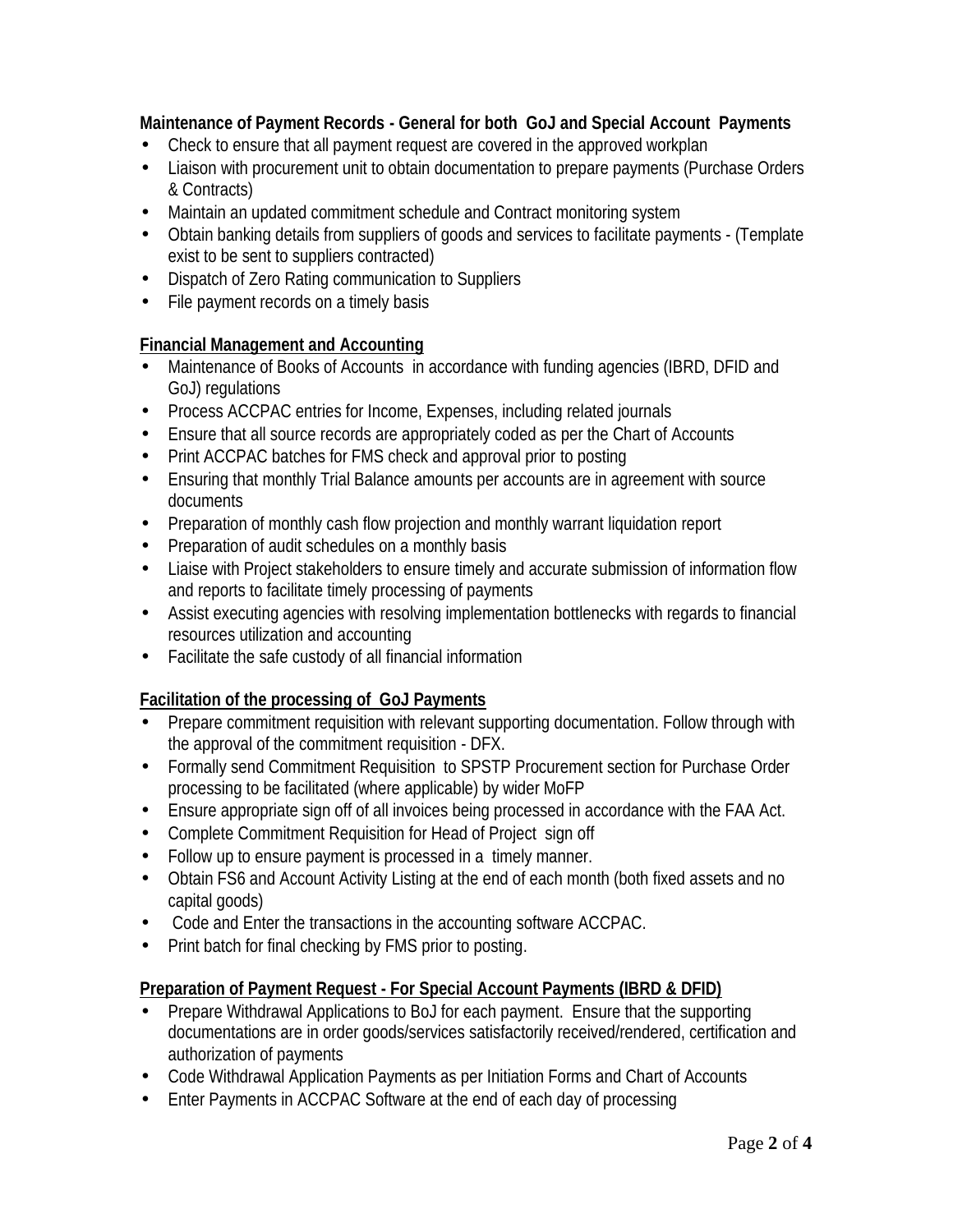- Filing of Withdrawal Applications in numerical order
- Ensure that all transactions processed for payment through the Special Accounts are adequately supported

#### **Maintenance of Fixed Asset Register**

- Support the FMS and Procurement Manager in ensuring that mechanism is in place and functional to secure assets procured by Implementing Entities
- Recording of all pertinent details of assets procured in the Fixed Assets database
- Liaise with ISU to ensure that asset information for IT equipment is provided along with assignees
- Physical verification of the assets, the codes and assignee(at least twice per year).
- Communication with all Executing Agencies at least semi-annually to confirm functionality of the assets.
- Affix decals to assets
- Support follow through with Property Management Unit to ensure that assets are insured as a part of GoJ recurrent budget in the MoFP
- Establishment of maintenance/servicing contracts with suppliers of capital goods (management of these contracts in conjunction with Procurement Unit)
- Design and Implementation of a relocation of assets form to be used to update fixed asset register accordingly.

# **SPECIFIC OUTPUTS**

The officer will contribute to the achievement of the Developmental Objectives of the SPSTP and will contribute to the attainment of the stated project objectives. These will include:

- The effective and efficient management of resources in the implementation of the SPSTP.
- Ensuring that financial resources are optimized and channelled for activities in keeping with the Project Developmental Objective.
- Strengthening the Financial Management Support of the SPSTP in its financial and administration matters.
- The officer will have supportive responsibility for management of the accounting of the financial transactions of the projects in accordance with the funding agency(s) and GOJ regulations. In addition, he/she will be responsible for cross cutting general support services aimed at ensuring efficient and effective utilization of resources.
- The officer will have responsibility for facilitating a supportive environment within the Office of the SPSTP, where project resources may be utilised efficiently.
- Monthly Report on the tasks assigned.

# **REPORTING RELATIONSHIP**

The Officer will report directly to the Financial Management Specialist who will have the overall responsibility for the ensuring the quality and timeliness of the output of Financial Management Arrangements and Outputs of the PIU. The Officer will also have an indirect reporting relationship